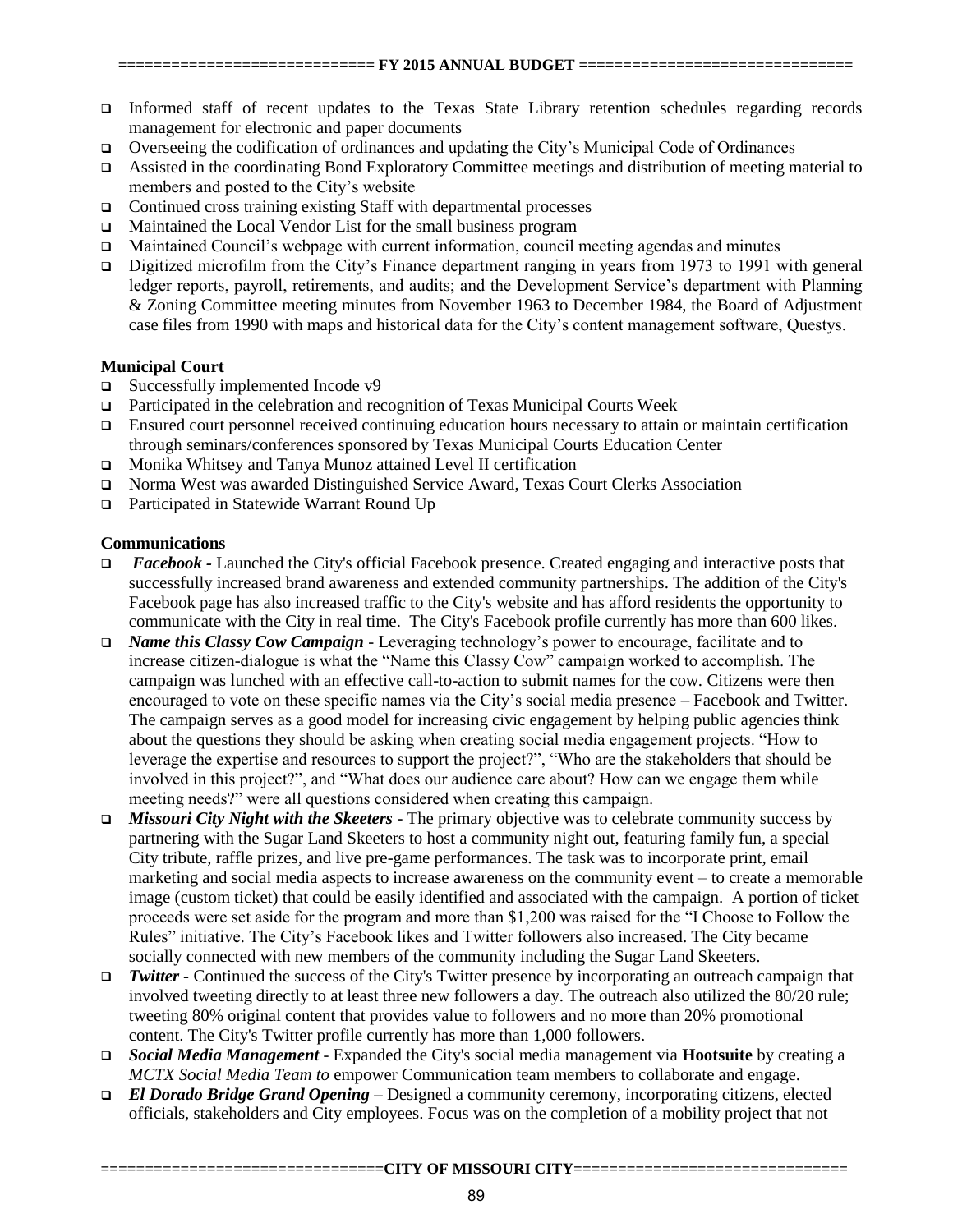only improves travel for pedestrians, bikers and golfers but one that also beautifies the area. Created an artistic bridge photo (blending of old and new bridge) for the El Dorado Bridge Grand Opening. The photo was presented as a gift during the ceremony. The merged photo is symbolic of the strong civic, community and City bond that continue to be a link to Missouri City's history and a bridge to a bright future.

- *Missouri City Day at the Capital*  Organized a trip to the State Capital for citizens, stakeholders and elected officials to promote awareness about the City's role as a dynamic community and to establish partnerships with legislators, their staff and agency personnel, and to communicate needs and issues of particular interest affecting Missouri City. City representatives distributed information to all representatives and senators and hosted a reception for legislators and their staff members that included a dessert contest between Missouri City restaurateurs. Missouri City was recognized with "Missouri City Day" proclamations that were read and approved on the floor. The City was recognized for its diversity, its status as one of the fastest growing cities in the nation, a safe place to live, and its importance in the history of Texas as the location of the first railroad in the state. Designed the invitation used for event promotion.
- *Missouri City Leadership LUNCHEON Series* Launched program, scheduling guest speakers to expound on economic development, growth and trends in the region. Headliners have included business executives, school administrators, elected officials and stakeholders. Emphasis is on creating an ongoing dialogue that stresses the City's partnerships in the area and its significance in the County. Focus in the future will be growing attendance. Additionally, we expanded the branding of the Leadership LUNCHEON Series by creating custom welcome poster designs and other print collateral including *Missouri City in Focus*, the accompanying economic development focused newsletter, guest speaker photo gifts and custom podium signage.
- *LED Digital Signage* Created digital displays that provide the City with a unique opportunity to reach a diverse audience in a dynamic manner. This is an important resource for the City that provides many intangible benefits of an enhanced customer experience and brand awareness.
- *Municipal Solid Waste Program* Began transition of all functions and responsibilities to the Communications Team, in partnership with Public Works. Designed the solid waste decal for use on Republic Services trucks.
- *Billboard Creative* Custom billboard design for City Centre at Quail Valley / Quail Valley Golf Course. **Estimated cost savings: \$3,500.**
- *Marketing for City Centre at Quail Valley* Created promotional materials highlighting the Centre as the "premier site for your special family events, business meetings and community gatherings." Ad design was featured in Fort Bend Lifestyles & Homes. **Estimated cost savings: \$2,100**
- *Marketing for City Centre at Quail Valley / Bluebonnet Grille -* Continued successful advertising campaign of CCQV's brunch and dinner destination series and other ongoing promotions.
- *2014 City Budget Cover* Design graphically celebrates some of the City's successes.
- *Missouri City in Focus*  Designed to complement the City's Leadership LUNCHEON series, highlights economic news and successes.
- *Livestream* Managed the live streaming media feed of Fire and Rescue Services' open house event on LiveStream and incorporated live feed on both the City's website and social media networks.
- *CDBG Needs Assessment Survey*  Designed and implemented the marketing survey for the CDBG Needs Assessment – compiled survey results for analysis.
- *High-Quality Video Productions*  Produced numerous videos to promote, market and showcase the City to Missouri City Television and YouTube viewers.
- *Citizens' University*  Launched the second year of the program with an increased emphasis on educating residents about City operations through enhanced interactivity and hands-on learning.
- *Bond Information Materials*  Produced and designed informational handout and poster boards; coordinated citizen and media outreach.
- *Citizens Survey*  Coordinate project with survey vendor to assess citizen input and feedback on essential services and programs.

**================================CITY OF MISSOURI CITY===============================**